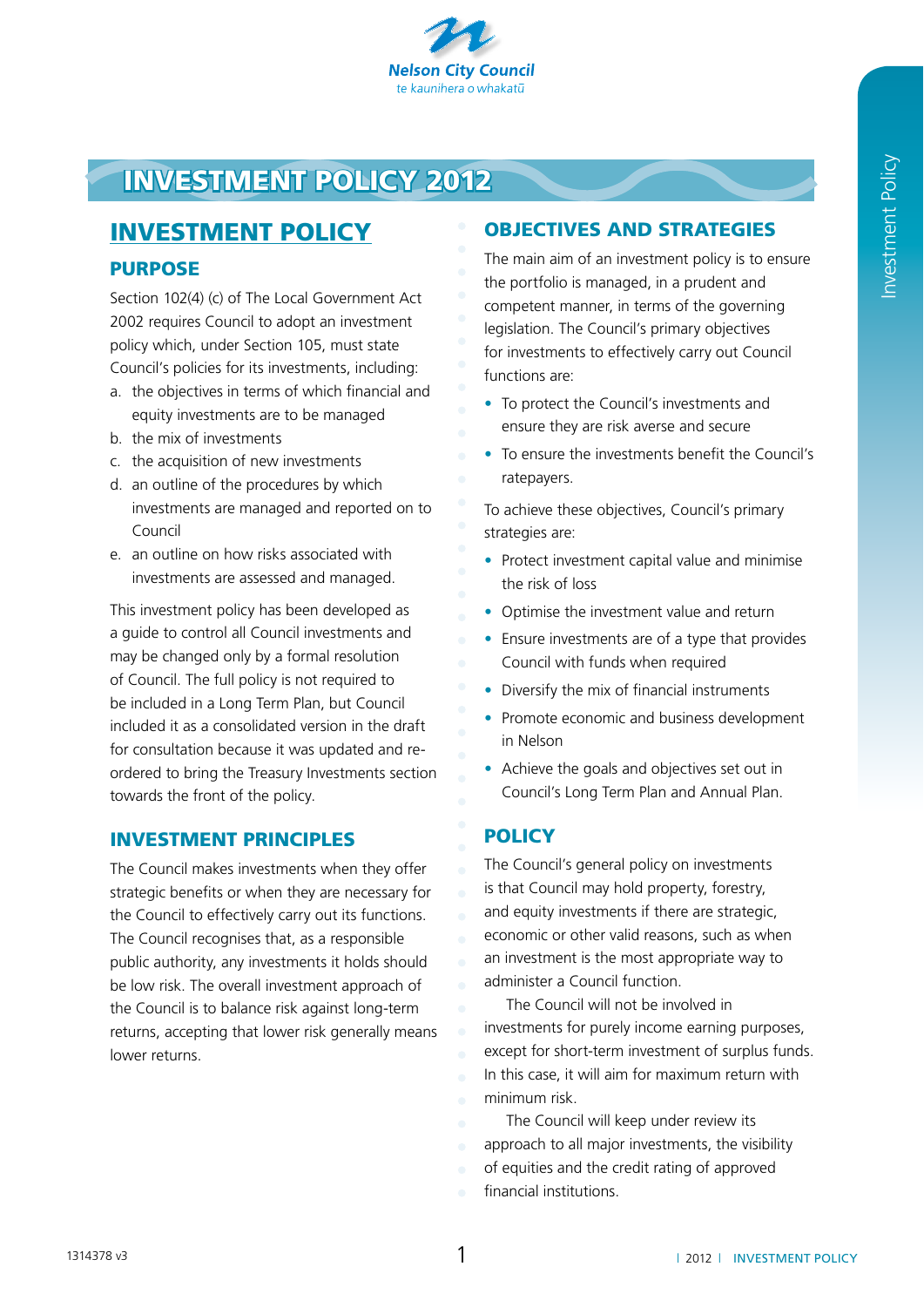# Policy on acquisition of new investments

In deciding to acquire new investments, Council considers the following questions:

#### Legal issues

- a. Is there a statutory requirement for this investment?
- b. Is there a statutory authority for this investment?
- c. Does the Council have any other binding legal commitments to it?

#### Effectiveness

- d. Does the investment contribute to the Council achieving community outcomes?
- e. Is there enough community interest to justify the Council's involvement?
- f. Does the Council have the control and influence needed to ensure the desired outcome?

#### **BENEFITS**

- g. What are the benefits strategic, financial and others?
- h. Who benefits?

#### *<u>DICKC</u>*

- i. What are the risks?
- j. Who bears them?
- k. How can they be managed?

# **OTHER OPTIONS**

l. What other options are there to achieve the same ends?

# Treasury investments

# **BACKGROUND**

The Council maintains treasury investments, including general reserves and restricted reserves, in order to invest:

- Surplus cash, and working capital funds
- Funds allocated for the purpose of accumulating surplus
- Funds allocated for approved future expenditure, implementing strategic initiatives, supporting intergenerational allocations and proceeds from the sale of assets.

# **POLICY**

The Council's policy for its treasury investments is to use only credit-worthy counterparties with a strong Standard and Poor's rating or equivalent international credit agency.

# **RATIONALE**

The Council's primary objective is the protection of its investment.

# **BENEFITS**

The main benefit of treasury investments is that they provide funds for capital expenditure as needed.

# Risk

The fixed rate investment is vulnerable to changes in interest rates and this can impact on both the returns available, and the capital value of the investment, if sold before maturity.

The amount invested and return is at risk from a counterparty default, where the party is unable to repay principal and interest amounts as they fall due.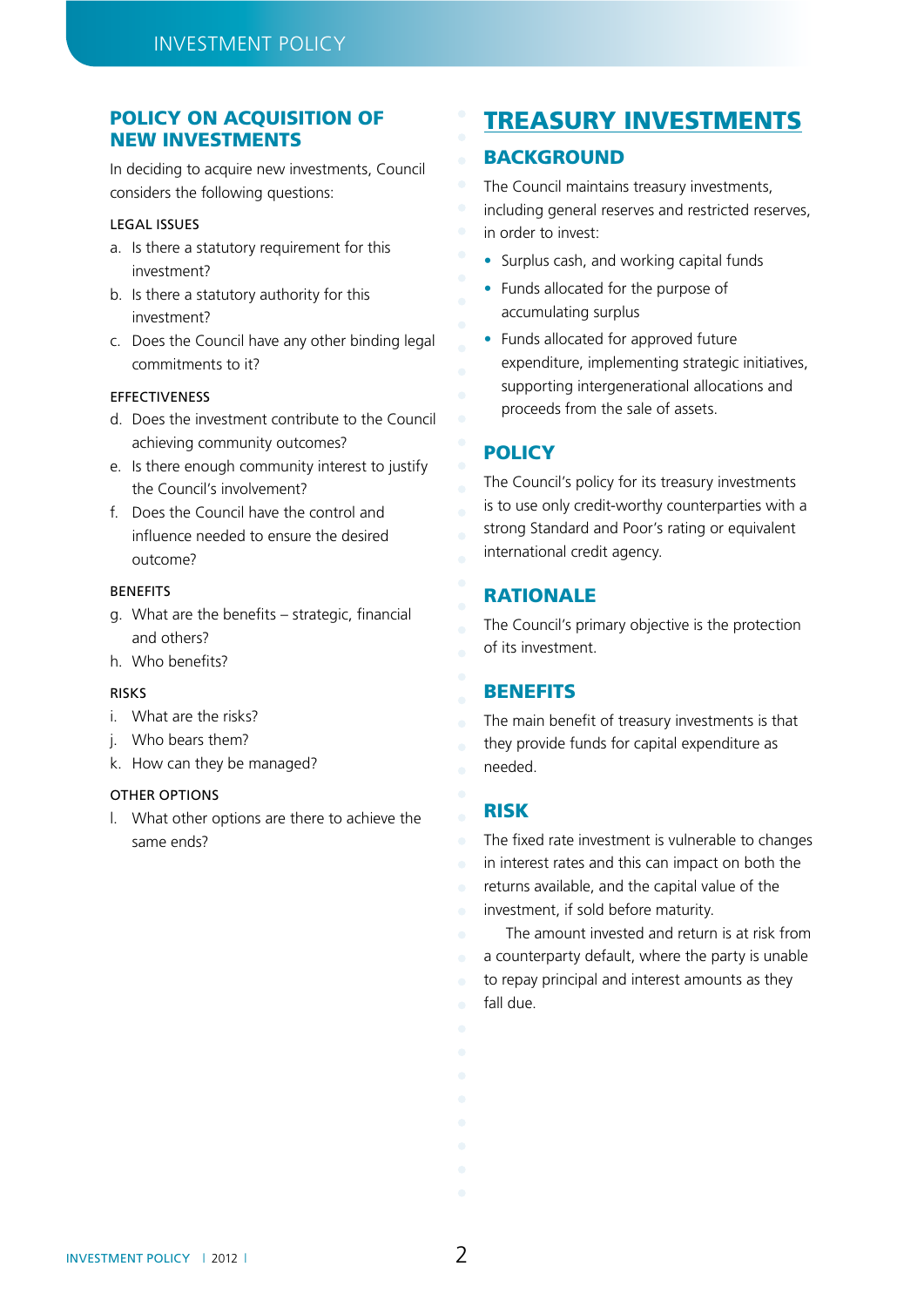# Investment limits and controls

# *Policy and rules*

The Council ensures it receives amounts owed to it in full and on due dates by undertaking investments only with institutions that have a strong Standard and Poor's credit rating, or equivalent international credit agency, and by applying the following rules for investment counterparty controls:

• Limit total exposure to prescribed amounts, as set out below.

# *Rules on investment risk*

Approved financial instruments are as follows:

| <b>Category</b>                                        | <b>Instrument</b>                                                                                              |  |  |
|--------------------------------------------------------|----------------------------------------------------------------------------------------------------------------|--|--|
| Cash management<br>investments (up to<br>three months) | • Call and short term<br>bank deposits<br>$\bullet$ Bank certificates of<br>deposit (RCDs)<br>• Treasury bills |  |  |
| <b>Investments</b>                                     | $\bullet$ I GFA Borrower<br>Notes/Commercial<br>Paper (CP)/bills/<br>bonds/FRNs                                |  |  |

The following matrix guide will determine limits:

Any other financial instrument must be specifically approved by the Council on a case-bycase basis and only be applied to the one singular transaction being approved.

# *Counterparty credit risk*

Counterparty credit risk is the risk of losses, realised or unrealised, arising from a counterparty defaulting on a financial instrument where the Council is a party. The credit risk to the Council in a default event will be weighted differently depending on the type of instrument entered into.

Credit risk will be regularly reviewed by the Council. Counterparties and limits can only be approved on the basis of long-term Standard and Poor's credit ratings, or equivalent international credit rating agency, being A+ and above or short term rating of A-1 or above.

Limits should be spread amongst a number of counterparties to avoid concentrations of credit exposure.

| Counterparty/<br><b>Issuer</b>                         | <b>Minimum long</b><br>term/short term<br>credit rating | <b>Investments</b><br>maximum per<br>counterparty<br>(\$million) | Interest rate risk<br>management<br>instrument<br>maximum per<br>counterparty<br>(\$million) | <b>Total maximum</b><br>per counterparty<br>(\$million) |
|--------------------------------------------------------|---------------------------------------------------------|------------------------------------------------------------------|----------------------------------------------------------------------------------------------|---------------------------------------------------------|
| <b>NZ Government</b>                                   | N/A                                                     | Unlimited                                                        | none                                                                                         | Unlimited                                               |
| <b>NZ Local</b><br>Government<br><b>Funding Agency</b> | N/A                                                     | Unlimited                                                        | none                                                                                         | Unlimited                                               |
| <b>NZ Registered</b><br><b>Bank</b>                    | $A+/A-1$                                                | 10.0                                                             | 10.0                                                                                         | 20.0                                                    |

In determining the use of the above gross limits, the following product weightings will be used:

- Investments (e.g. Bank Deposits) Transaction Principal x Weighting 100% (unless a legal right of set-off exists)
- Interest Rate Risk Management (e.g. swaps, FRAs) – Transaction Notional x Maturity (years) x 3%
- $\bullet$  Foreign Exchange Transactional face value amount x the square root of the Maturity (years) x 15%.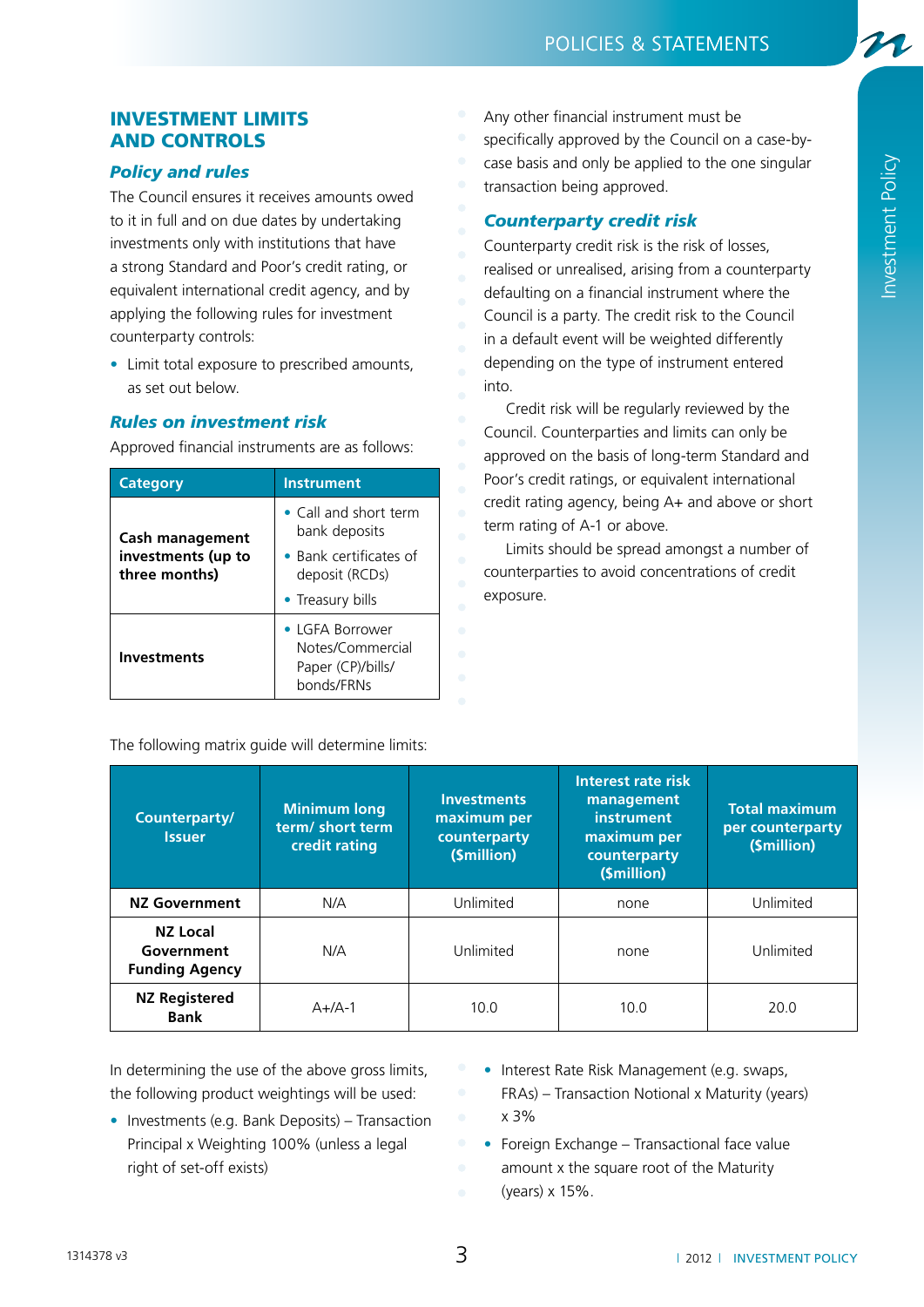# **UPDATED**

# **Commitment that could result in shareholding in New Zealand Local Government Funding Agency Limited**

Despite anything earlier in this Investment Policy, the Council is able to enter into a commitment that could result in it becoming a shareholder in the New Zealand Local Government Funding Agency Limited (LGFA). In borrowing from LGFA, the Council can agree to the issue of borrower notes to the value of 1.6% of the total amount borrowed. These will be held by LGFA while the borrowing is outstanding and may in certain situations convert to shares in LGFA. Also, as a Guaranteeing Local Authority the Council is required to commit to subscribe for redeemable shares in LGFA in certain circumstances. As LGFA is a Council Controlled Trading Organisation, the Council has undertaken specific consultation to satisfy the requirements of section 56 of the Local Government Act 2002.

# Managing and reporting on investments

Council makes policies for property investments owned by Council, including Civic House, Ridgeways Joint Venture and Council Controlled Trading Organisations including Nelmac Ltd. The Committee may also make recommendations to the Council on proposals for loan raising or disposal of properties. The Chief Financial Officer is delegated authorization to negotiate investment facilities.

The key reporting on investments is through the Council's Annual Report, covering the previous financial year. This is audited by Audit NZ. There are also a number of other reports to the Governance Committee, including the sixmonthly report from each Council Controlled Trading Organisation (CCTO) and the Council monthly abbreviated balance sheet. Return in relation to risk is also managed through the Statement of Intent (SOI) for CCTOs, the appointment of independent directors and the auditing of annual accounts. Further background and objectives for each type of investment are outlined in more detail below. Statements of Intent have been received by Council and were finalised around the time this policy was approved. Refer also to the Council Controlled Organisation section of the Long Term Plan.

Council has requested that all the CCTOs adopt and apply sustainability principles and reduction in  $CO<sub>2</sub>$  emissions within their statements of intent. This request has been considered by the CCTOs.

# Port Nelson Limited *Background*

Port Nelson Limited (PNL), which includes the wharves and much of the reclaimed land at the port, is one of Nelson's significant strategic assets. Nelson's relative isolation means the port's activities are critical to both the economy and recreation of the region. Local government was re-organised in 1989 and the Nelson Harbour Board was corporatised. Ownership passed to the two local authorities so that 50% shares are still each held by the Nelson City Council and Tasman District Council.

These shares are carried in the Nelson City Council's books at the cost, which is the share value determined by dividing the net assets of a company by the number of shares issued.

Port Nelson has consistently paid a dividend to its shareholders. Most recently, in March 2012 Port Nelson paid special dividends of \$4m to each Council.

#### *Ten year goal*

Retain community control of the regional port recognising its strategic importance.

#### *Policy*

Nelson City Council's policy for Port Nelson is to:

- Retain the Council's 50% ownership for the present
- Review future options while still retaining community control of the port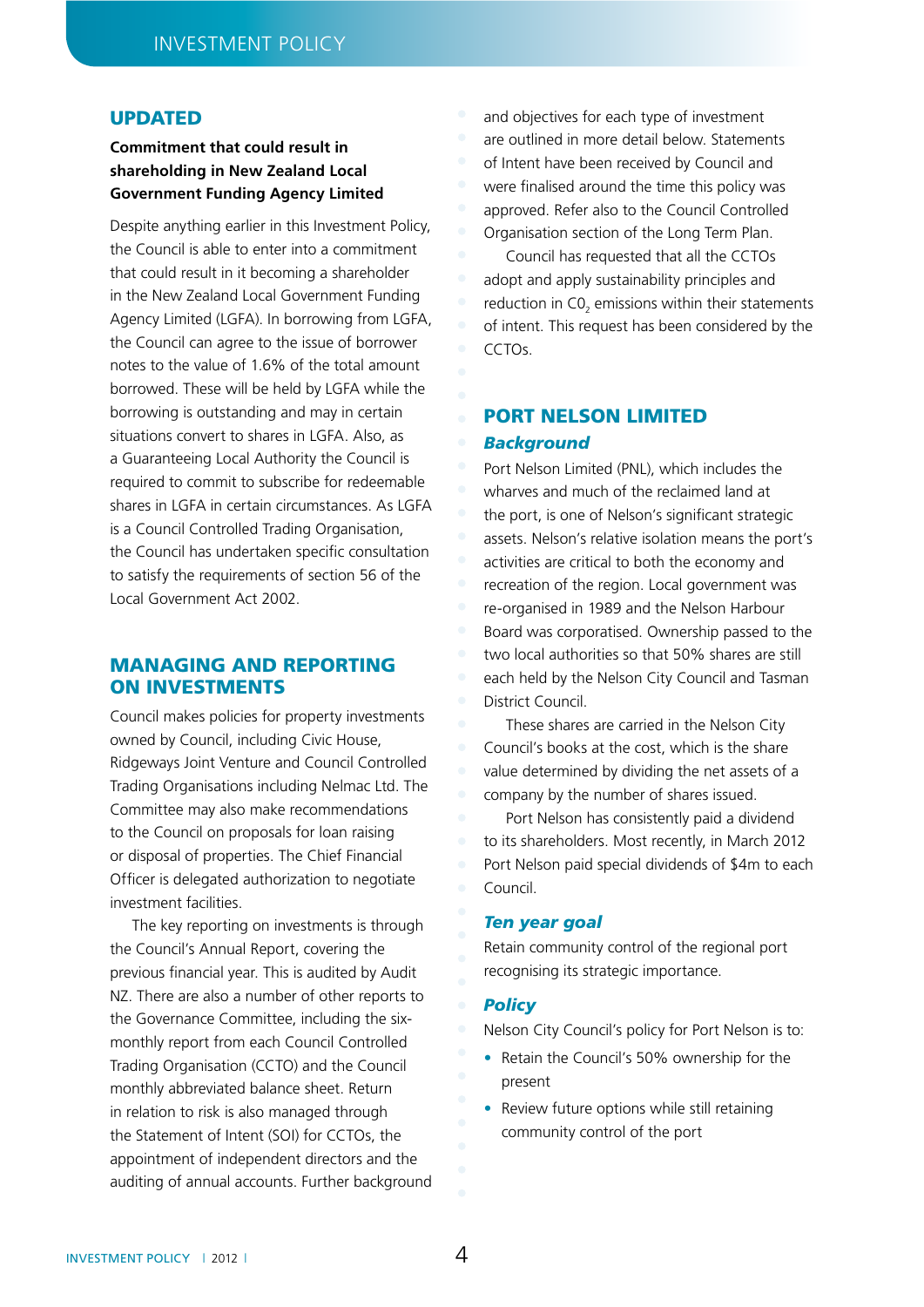- Continue using Port Nelson dividends to ease the burden on ratepayers
- Continue using any special dividends or capital proceeds to reduce or replace debt.

# *Rationale*

The Council recognises that this investment is its largest in relation to total investments. The strategic importance of this gateway to the region as a natural monopoly, together with probable benefits from dividends, currently justifies the financial risk, which itself is acceptable.

## *Benefits*

The benefits of Council's investment in Port Nelson are ongoing and long term, though not guaranteed. The key strategic benefit is public control over a critical gateway to the region with significant economic benefits.

# *Financial benefits*

Dividends are used to ease the burden on ratepayers by being credited to the general rate account. Special dividends are used to reduce Council's external borrowings. The Council owns 50% of a valuable strategic asset, which is anticipated to continue to provide financial benefits to the community.

## *Strategic benefit*

The current ownership arrangement provides some public control over a critical gateway to the region with key economic benefits.

## *Risk*

The risks of this investment are:

- Dividends depend on Port Nelson's ability to generate profit
- There is some potential for competition from other ports to affect Port Nelson's business.

## *How the investment is managed*

The Council actively manages this investment by:

- Appointing external directors with appropriate expertise to Port Nelson's Board of Directors
- Annually approving and/or amending Port Nelson's Statement of Intent
- Requiring a six monthly report on Port Nelson's results and future outlook
- Regularly considering the investment management options summarised below.

# *Options*

Other options that Council has considered to reduce its exposure to risk include:

- The two Councils could sell a portion of their shareholding, though not to the extent that they would lose joint control; or
- The two Councils could sell their entire shareholding and exit the business completely.

# Nelmac Limited

## *Background*

Nelmac Limited was formed in 1995 and is 100% owned by the Nelson City Council. The company has around 60% of its contracts with the Council to provide essential utility services including:

- Solid waste collection in the central city and from Council-owned parks and reserves
- Maintenance of gardens, parks, and wilderness areas
- Maintenance of the water supply, stormwater, and wastewater systems.

The balance of Nelmac Ltd work is from non-Nelson City Council clients sourced on the open market. It currently owns its base in Vickerman Street, and has a modern maintenance plant, vehicles, and equipment.

### *Ten year goal*

Retain community control of Nelmac Limited with a modest growth goal.

## *Policy*

Nelson City Council's policy for Nelmac Ltd is to:

- Retain Nelson City Council ownership
- Negotiate an ongoing partnership agreement with Nelmac Limited for the provision of specified strategic services to the Council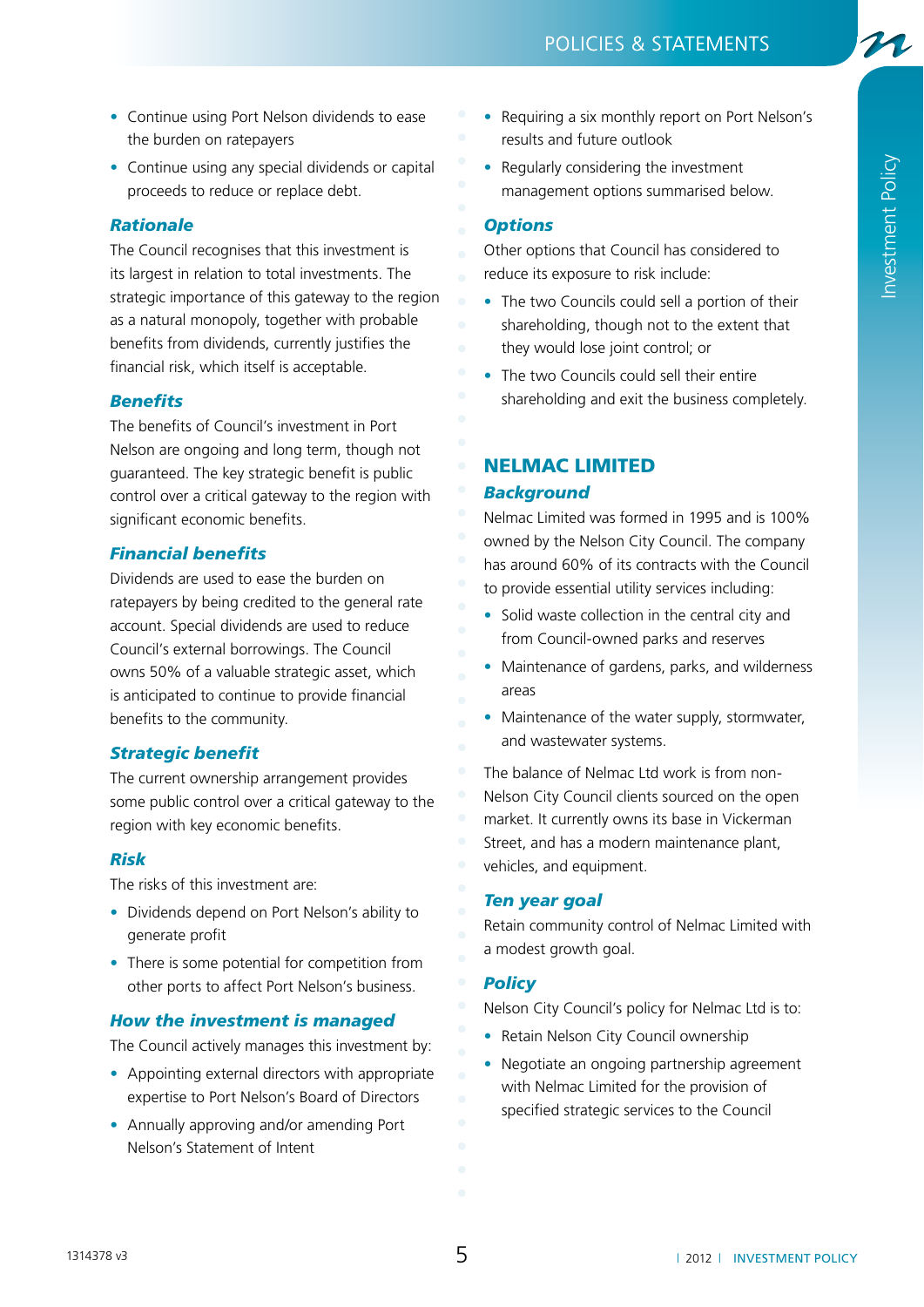- Maintain a focus on Nelson City Council work by undertaking work for other clients only where:
	- i. The additional scale of work improves the level of service available to the Nelson City Council
	- ii. The work is clearly profitable
	- iii. The work does not significantly increase Nelmac Ltd market share
	- iv. The work does not require significant additional capital expenditure.

### *Rationale*

The Council believes it is important to retain control over the critical services that Nelmac Limited provides for the City. In addition, the company is performing well and Council considers it is desirable for several reasons to keep the company's business, profits, and spending within the Nelson community.

### *Benefits*

The benefits of the investment in Nelmac Limited are ongoing, although these are not guaranteed.

### *Financial benefit*

Any dividends are used to ease the burden on the ratepayer by being credited to the general rates account. The strategic benefits are that Council retains control over critical services provided by Nelmac Limited. It also provides true and complete costing information on contractor performance.

## *Risks*

The risks of this investment are:

- Returns depend on Nelmac Limited's ability to generate revenue and profit
- The investment relies on Nelmac Limited's ability to provide an effective and efficient service to Council.

#### *How the investment is managed*

The Council manages this investment by:

- Appointing all directors on Nelmac Limited Board of Directors
- Annually approving and/or amending Nelmac Limited Statement of Intent
- Requiring a six monthly report on Nelmac Limited results and future outlook.

## *Options*

Council regularly reviews its investment in Nelmac Limited.

# Nelson Airport Limited

## *Background*

Nelson Airport is a significant strategic asset. Nelson's relative isolation means the airport's activities are critical to both the economy and recreation of the region. Shares are currently held 50% by Nelson City Council and 50% by Tasman District Council.

### *Ten year goal*

Retain community control of the regional airport.

## *Policy*

The Council's policy for Nelson Airport is to:

- Retain the Nelson City Council's 50% ownership for the present
- Review future options while still retaining community control of the airport
- Continue using Nelson Airport dividends to ease the burden on ratepayers
- Continue using any capital proceeds to reduce or replace debt.

### *Rationale*

The Council considers that it is important to retain control over the strategic services provided by the airport.

## *Benefits*

- The benefits of the investment in Nelson Airport
- are primarily strategic, and are ongoing in the
- long-term. Financial benefits include that any
- dividends will be used to ease the burden on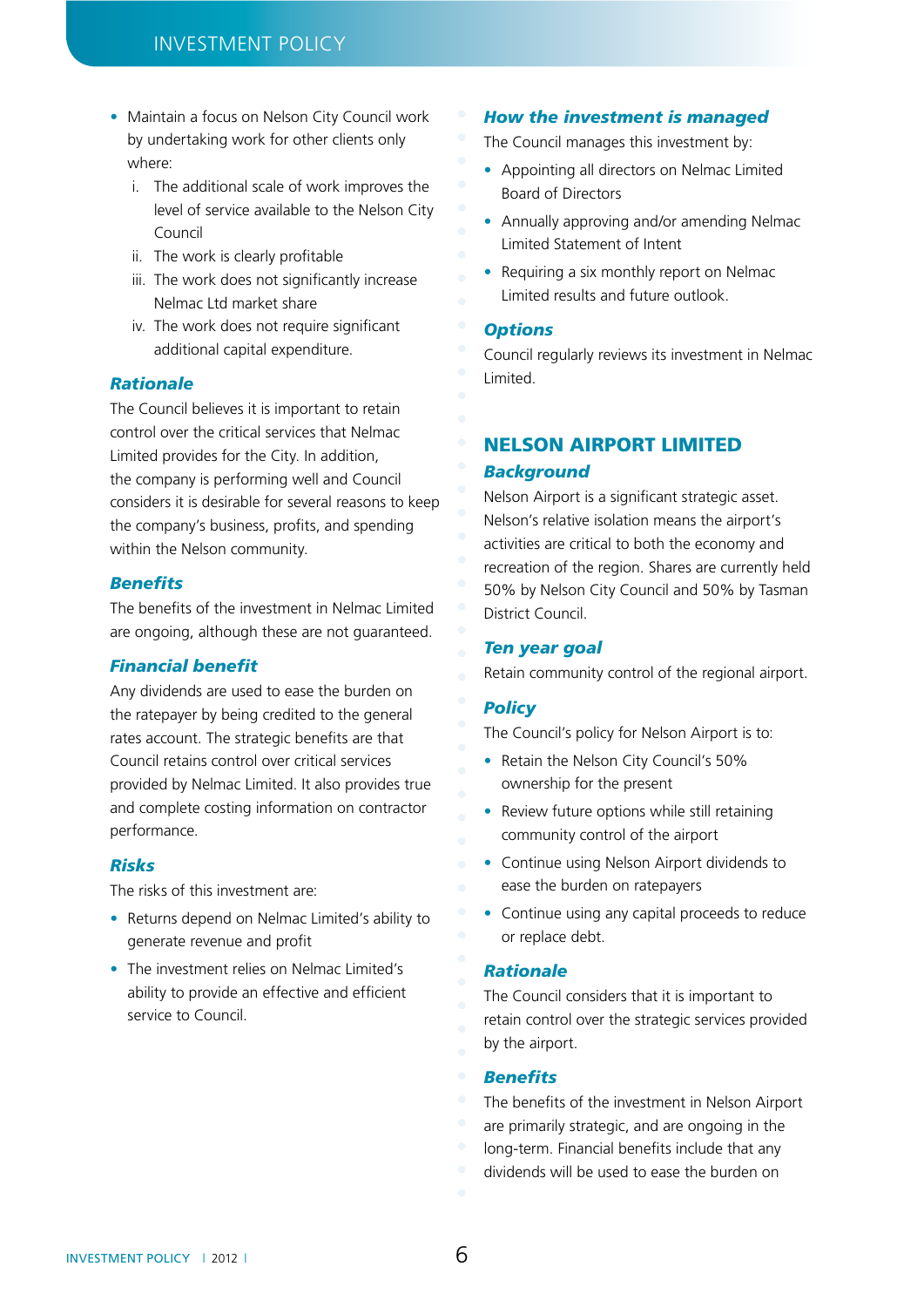21

ratepayers by being credited to the general rates account, and that Council owns 50% of a valuable asset. The key strategic benefit is public control over a critical gateway to the region with significant economic benefits.

# *Risks*

The risk of investing in the airport is that dividends depend on Nelson Airport's ability to generate profit.

## *How the investment is managed*

The Council manages this investment by:

- Independently appointing one director to the company's Board of Directors
- Appointing (jointly with Tasman District Council) three directors with appropriate expertise
- Annually approving and/or amending the company's Statement of Intent
- $\bullet$  Requiring a six-monthly report on the company's results and future outlook.

# Nelson Tasman Tourism (Tourism Nelson Tasman Ltd)

The Council owns 50% of Tourism Nelson Tasman Limited (NTT), with the Tasman District Council owning the other 50%. The company undertakes destination marketing, destination management and provision of visitor information services. It co-ordinates the marketing and promotion of the Nelson Tasman region as a visitor destination, provides tourism education and product development and manages the visitor information centres throughout the region.

# *Ten year goal*

Council's goal is to take a coordinated approach with the Tasman District Council to stimulating the regional economy through investment in the tourism sector.

## *Policy*

The Council's policy for Tourism Nelson Tasman is to enter into a contract of service with Tourism Nelson Tasman Ltd, on a three-year rolling basis, to establish baseline funding for the promotion

of tourism in the region. Council considers the funding requirements for Tourism Nelson Tasman each year as part of its estimates, Annual and Ten Year Planning processes, to consider whether the baseline funding needs increasing.

## *Rationale*

Tourism Nelson Tasman is an effective mechanism for Council to achieve its objective of promoting tourism and economic development in Nelson.

# *Benefits*

The financial benefits of tourism promotion accrue to the regional community rather than directly to the Council. The strategic benefit is that Tourism Nelson Tasman Ltd promotes tourism in the region, coordinates various tourism marketing initiatives and therefore assists the development of the local economy.

## *Risks*

This is a community company with no shareholders' funds and so there is no investment at risk.

## *How the investment is managed*

The Council's procedure for managing the investment in Tourism Nelson Tasman includes:

- appointing directors with appropriate expertise to Tourism Nelson Tasman's Board of Directors
- approving and/or amending, on an annual basis, Tourism Nelson Tasman's Statement of Intent; and
- receiving a six-monthly report from Tourism Nelson Tasman that details results and its outlook.

# **FORESTRY** *Background*

The Council has invested in and been involved in managing forestry interests since the 1940s. The forests were unsuccessfully tendered for sale in 2003.

Council-owned forests are located in the Brook, Marsden, Maitai and Roding. The total net stocked area as at 30 June 2011 is estimated at 579.7 ha. This is an increase in area by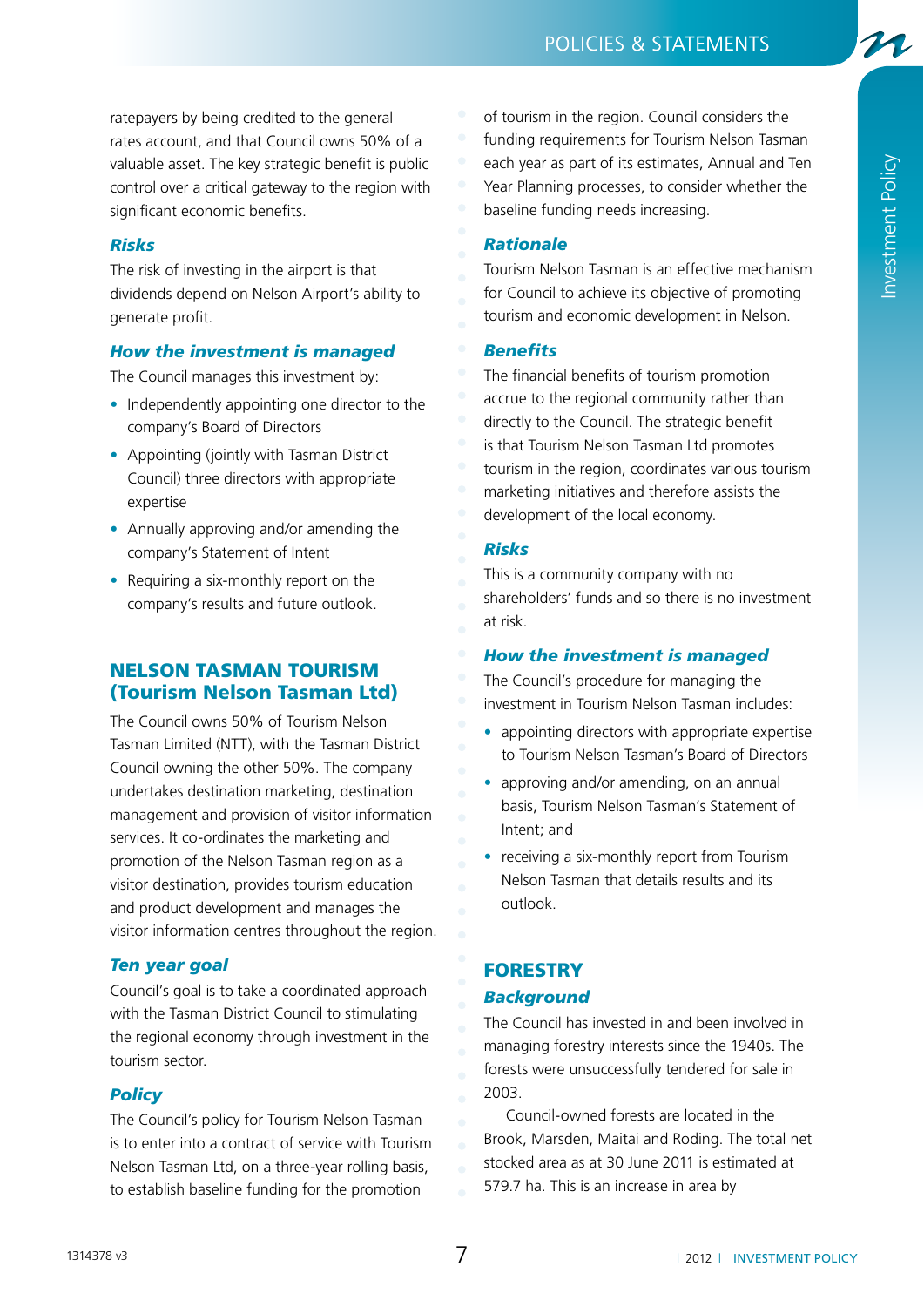17.3 hectares (ha) due to 30.8 ha harvested, 48.1 ha replanted and minor mapping changes since the 2010 valuation. A further 35.9 ha awaits replanting at the Brook and Maitai forests and 16 ha at Bell Island. The total value is just over \$4m at the 2011 valuation.

The Bell Island Forest owned by the Nelson Regional Sewerage Business was clear felled in 2010 and as at the date of this valuation was unplanted and therefore had zero tree crop value. This valuation included 1.3 ha planted on private land which lies outside legal boundaries, and included planted areas on legal road lines within the forest external legal boundaries.

The tree crop owned by Nelson City Council is situated on both pre-1990 and post-1989 forest land as defined in the Climate Change Act (2002). The NRSBU forest at Bell Island is classified as pre-1990 forest.

Council has received the Allocation of Credits for its pre-1990 forests and entered the Emissions Trading Scheme (ETS) for its post-1989 forests. For the pre-1990 forest land, the forest owner becomes a participant in the ETS and will be entitled to an allocation of NZU carbon credits. While the liabilities associated with possible deforestation of this land impact on the market value of this land, Council understands that these potential liabilities do not impact on the tree crop market value estimate.

In respect of the post-1989 forest land, the Council has applied to become a participant in the ETS and claim carbon credits for the change in carbon stocks since January 2008. In participating in respect of the post-1989 forest land, then at the time of harvest most or all of these NZU carbon credits would need to be returned if planting does not occur.

The Bell Island Forest is not eligible for the "less than 50 hectare exemption" as both Tasman District Council and this Council, as joint shareholders in the NRSBU, have both more than 50 ha of pre-1990 land.

#### *Policy*

The Council's current policy for commercial forestry is:

- To not purchase land nor plant more commercial forests
- Endorse and observe the provisions of the New Zealand Forest Accord (August 1991)
- Contract out forestry management to an independant Forest Manager
- To manage its forest estate on a sustainable basis and to maximise net present value.

## *Rationale*

In the last few years the forestry and land management environment has changed considerably with a much greater emphasis on sustainability and the recent arrival of the Emissions Trading Scheme. Council is yet to review strategic decisions on its forestry portfolio.

## *The benefits*

The Council's forests are a significant resource, a means of generating revenue from public reserve land and provide for recreational use.

#### *Financial benefits*

As well as revenue generation, there are also environmental and social benefits in that forests provide areas with public access for walking, biking, hunting and other recreation. Forestry operations contribute to local business operations including logging contractors, silvicultural contractors, transport contractors and Port Nelson.

#### *The risks*

Forestry has performed poorly in recent years although is still expected to be a low risk investment in the medium to long-term.

#### *Financial risks*

Any forest is at risk from natural disasters, fire, and disease. Prices fluctuate and at any given time depend on world markets, particularly those in Asia. As development is funded from retained earnings, any shortfall in earnings requires the Council to make additional borrowings to fund development.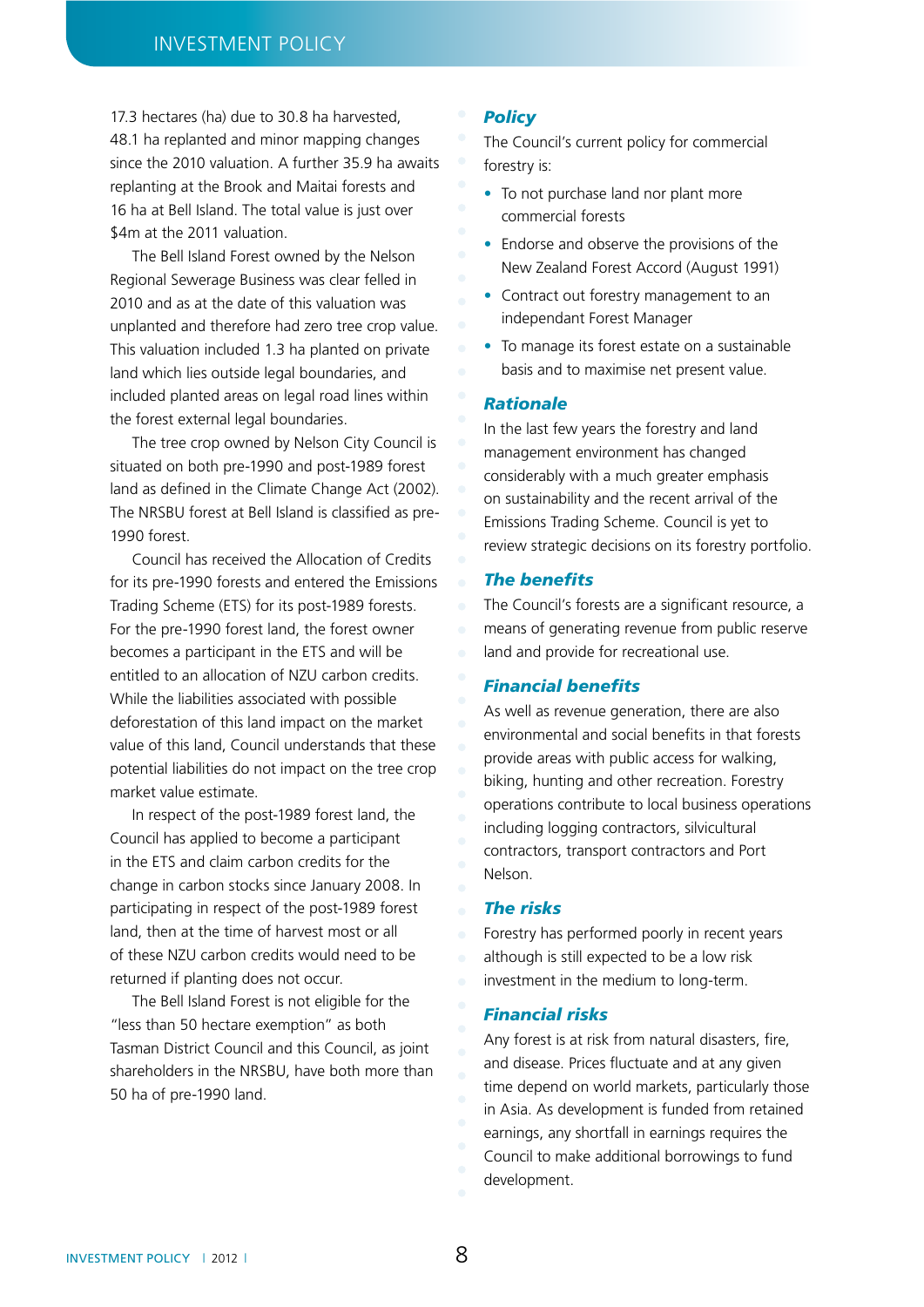# *Environmental risk*

Poor management of logging operations could pose environmental risks, especially to water supply.

## *How the investment is managed*

The Council actively manages its investment in forestry by:

- Contracting out forest management to reputable consultants
- Carrying out silviculture to a defined forestry management plan, which is reviewed every three years
- Revaluing forestry assets at 30 June each year and crediting any increase to the asset revaluation reserve
- Reviewing the cash flow forecast each February, and presenting projected returns for both the next financial year and the coming 10-year period to the Audit, Risk and Finance Committee
- Minimising the impact of short-term decline in prices by delaying harvesting as appropriate
- Maintaining insurance cover for fire and wind damage.

# Property investments *Background*

The Council owns a large number of properties but the vast majority of these are not held for investment. Most Council properties are occupied by the Council for community facilities, to enable the delivery of services; conservation reserves; reserves for recreation; utilities; or roads. In most of these cases there is no intention to dispose of these properties because of their ongoing benefits to the community. Refer also to the sundry property section below. A small number of Council properties are owned for strategic purposes that include a component of investment benefit. These are:

• Civic House, on the corner of Halifax and Trafalgar Streets, which is covered in more detail in the following section of this policy

- Land in Akersten St, adjacent to the marina
- Land and buildings at the Plant and Food site, Wakefield Quay
- The land under the fishmonger/café site on Wakefield Quay
- BP site on Haven Road.

Other properties that are held in anticipation of future use by Council, on behalf of the community, that could be considered to have an income-generating or investment component, include:

- The building at 23 Halifax Street adjacent to the library
- The Millers Acre Centre Taha o Te Awa, which accommodates the Visitor Information Centre, Nelson Tasman Tourism, the Economic Development Agency and related organisations
- Four residential properties adjacent to the Railway Reserve in the St Vincent Street area
- The site at 46 Rutherford Street between Bridge and Vanguard Streets
- Betts and Bridge Street leased carparks
- The Hunters and Hunting & Fishing building in Wakatu Square.

Although the Council has taken part in subdivision developments in the past, it does not currently pursue further subdivision opportunities as an investment. The Ridgeways Joint Venture is discussed later in this policy and is nearing conclusion.

In recent years, the Council reviewed its property holdings and any that were surplus to Council requirements or unlikely to have strategic value were sold. Council's property portfolio continues to be monitored for strategic or investment benefit and the disposal process initiated as required.

## *Policy*

The Council's general policy on property investments is:

• The Council will not be involved in property investments purely for income earning purposes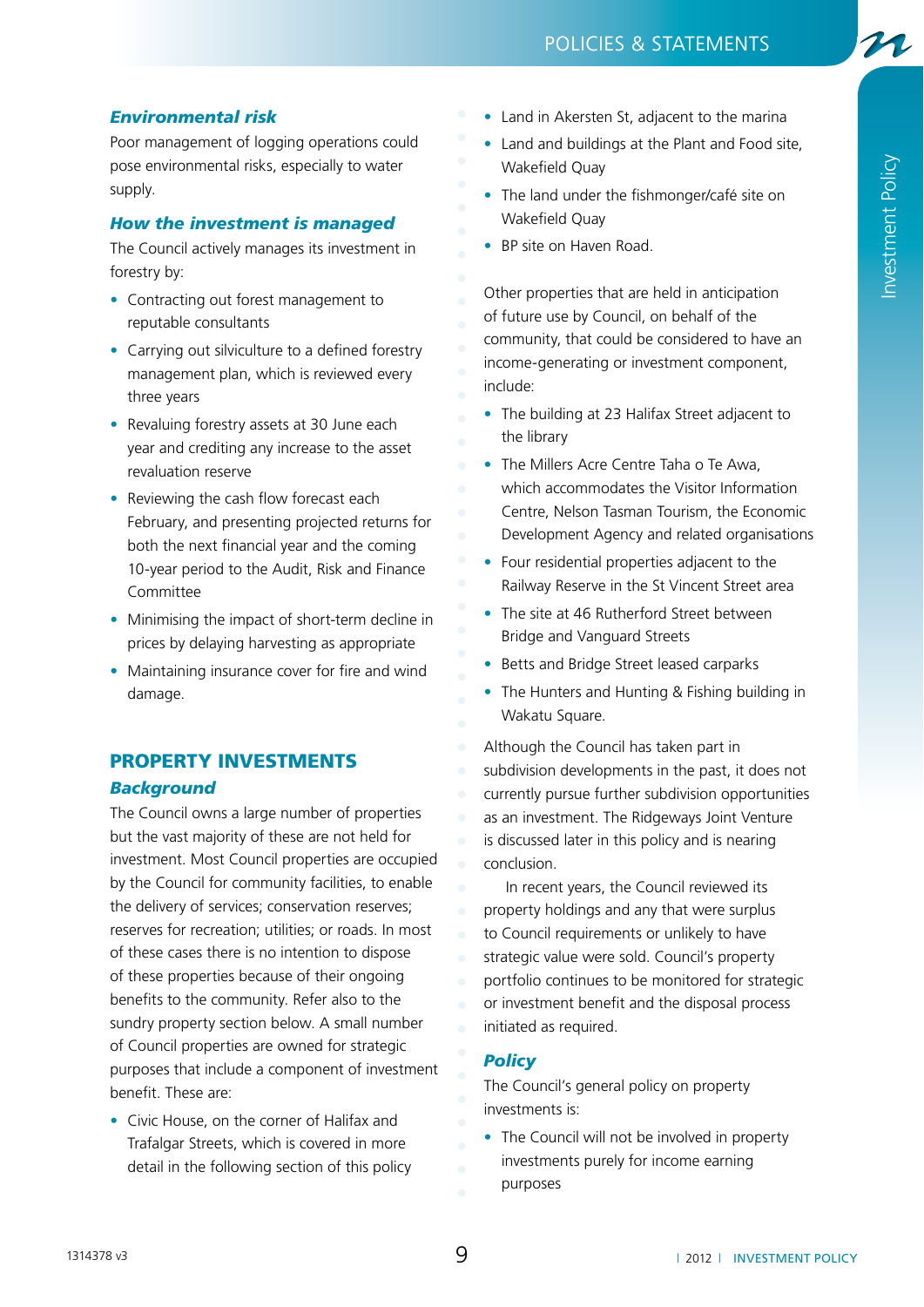- There might be strategic, social, or other valid reasons for Council to be involved in property ownership or investment, for example when it is the most appropriate way to administer a Council function or achieve community outcomes
- The Council will not become involved in any further property development or major subdivisions unless there are Council objectives or social benefits arising from the investment that cannot be achieved by other means.

Subject to the first two policies above, the Council may take a facilitating role in subdivisions, whether or not it owns all the land to be subdivided.

## Civic House

### *Background*

Civic House, where the Council organisation is based, comprises a seven-storey tower block with connected buildings. The Council purchased Civic House in 1991 for \$3.8m when the Crown decided to sell off its post offices. A further \$1.3m was spent on alterations to meet Council accommodation requirements. The most recent valuation in 2009 was \$10.587m. The future of the State Advances building within this complex depends on the outcome of decisions on its earthquake prone status.

## *Policy*

The Council's policy for Civic House is to retain ownership and the present leasing arrangements. There is no intention to sell the property during the term of this Long Term Plan.

#### *Rationale*

While the Council is not in the business of property speculation, there is justification for owning the building that it occupies to secure staff accommodation and a high profile site for customers to access Council services.

#### *Benefits*

The benefits of this investment are ongoing. These include financial benefits where annual,

- non-taxable profit is credited to the general rates
- account. There are reduced annual net costs
- compared with the likely costs of renting space
- in a privately owned Civic House. There might
- also be possible future capital appreciation.
- The strategic benefit is that it is of value for the Council to be sited in a prominent, central and easily found landmark.

#### *Risk*

In addition to the usual risks associated with owning any commercial property, including earthquake or fire, risks include:

- It might not be possible to tenant the balance of the building at commercial rates
- Property values might decline
- Maintenance and renewal costs increase as the building ages
- Costs to comply with changing health and safety requirements and building code regulations.

#### *How the investment is managed*

The Council manages this investment by limiting the risk of not receiving a commercial rent through leasing 75% of the building to itself at equivalent commercial rents.

# Ridgeways Joint Venture *Background*

The Council owned rural land in the hills behind Stoke for many years and leased it out for grazing. In 1993, the Council called for expressions of interest in the property. Having received no reasonable offers for an outright sale, a 50/50 joint venture was set up with Residential Land (Nelson) Limited since replaced by Homedale Holdings Limited to subdivide the property into 202 sections. Nineteen sections in the final stage are on the market and remain to be sold. Due to the slow property market, it is not known how long it will take to sell the last of the sections. With all initial costs covered each sale provides additional profit for Council.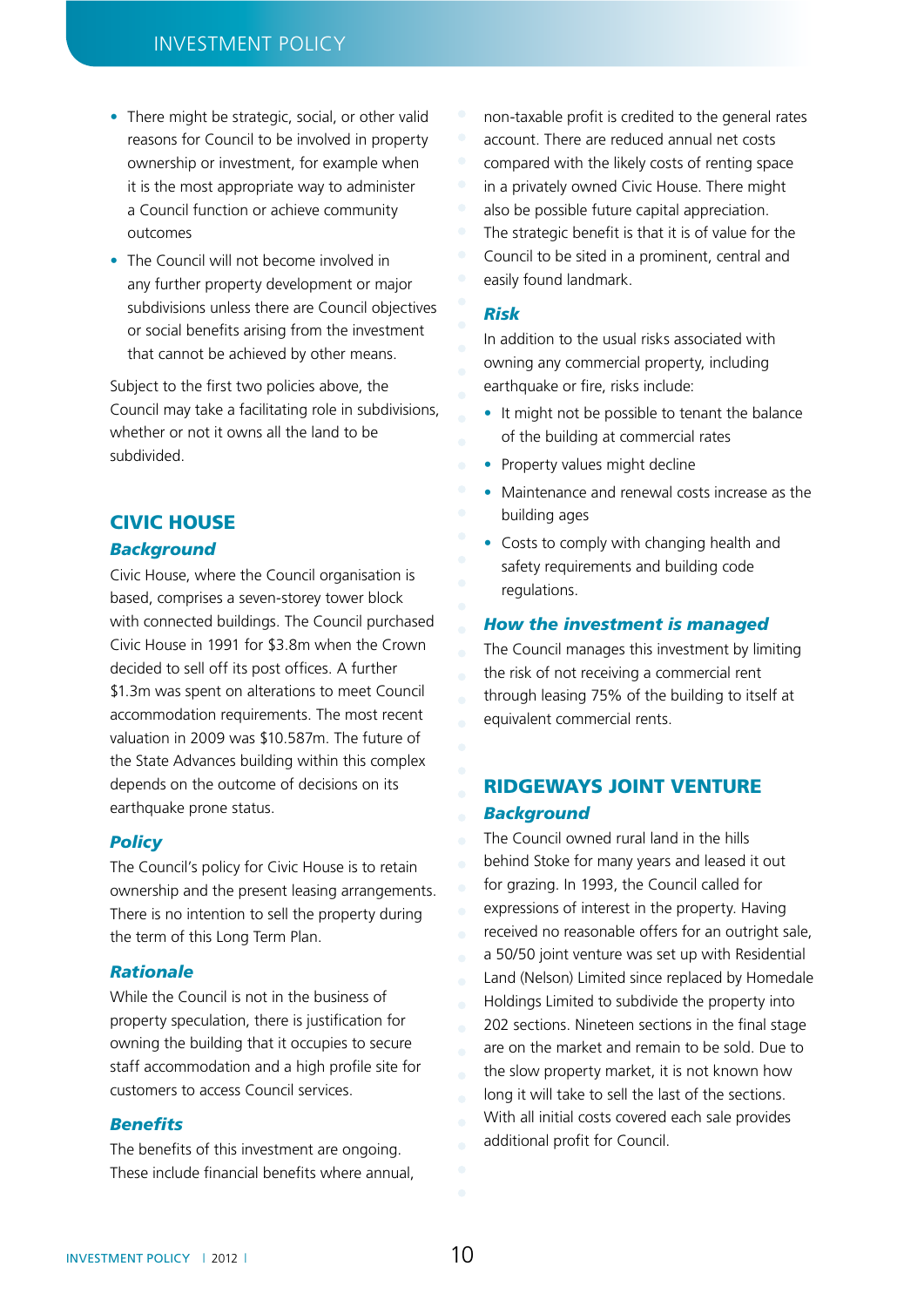# *Policy*

The Council's policy for the Ridgeways Joint Venture is to complete the sale of remaining sections in the development.

# *Rationale*

Council has inherited this venture and intends to complete the sales process for the remaining sections to realise its financial benefit for ratepayers.

# *Benefits*

The initial proceeds from the development were used to fund later stages. Any profits are used to repay rating debt or for capital expenditure which would otherwise be funded by loans.

Significant financial benefits were expected from this investment and these were realised, largely due to the timing of property market growth. The venture netted several million dollars in profits for Council, and these benefits are anticipated to continue until sales are complete. The strategic benefits include the development expanding the Council's rating base. It also provided a water reservoir that can be used to service future development.

## *Risk*

The Council has already recovered its initial investment. The remaining risk is that it might not sell the remaining sections at the budgeted level, or it might take longer than anticipated to achieve these sales.

# *How the investment is managed*

Council manages this investment by:

- Sharing 50% of the risks with its joint venture partner
- Funding future development of the subdivision from sales of earlier stages
- Annual Statement of Intent and reporting requirements.

# Sundry properties

## *Background*

The Council owns a number of small parcels of land that it manages by leasing them out or managing them as reserves, but they are held for reasons other than their return as investments. They became Council owned through a range of often unique historical circumstances. Each property therefore has its own history and associated risks. Examples of this type of property include:

Investment Policy

Investment Policy

- Land in Blackwood St. Tahunanui
- State Advances building on Trafalgar St.

The Council has some remaining properties surplus to its requirements that it will dispose of over time according to its property disposal process that includes consultation and Council approval.

# *Policy*

The Council's policy for its sundry properties is to:

- Honour existing legal obligations
- When appropriate, hold properties that might provide for the Council's future infrastructure or other needs
- Continue to manage risks associated with ownership of each property
- Dispose of property surplus to requirements for Council activities.

## *Rationale*

Council needs to provide for consistent management of sundry parcels of land that it owns through a range of circumstances, and to dispose of those that no longer provide any investment or other benefit to Council.

## *Benefits*

- No significant financial benefits are expected
- from retaining these properties as investments.
- Property surplus to the Council's future social,
- recreational or infrastructural requirements are
- sold to provide a financial return that would be
- used to reduce Council debt.
- The other benefits of owning sundry properties
- are individual to each property and include such